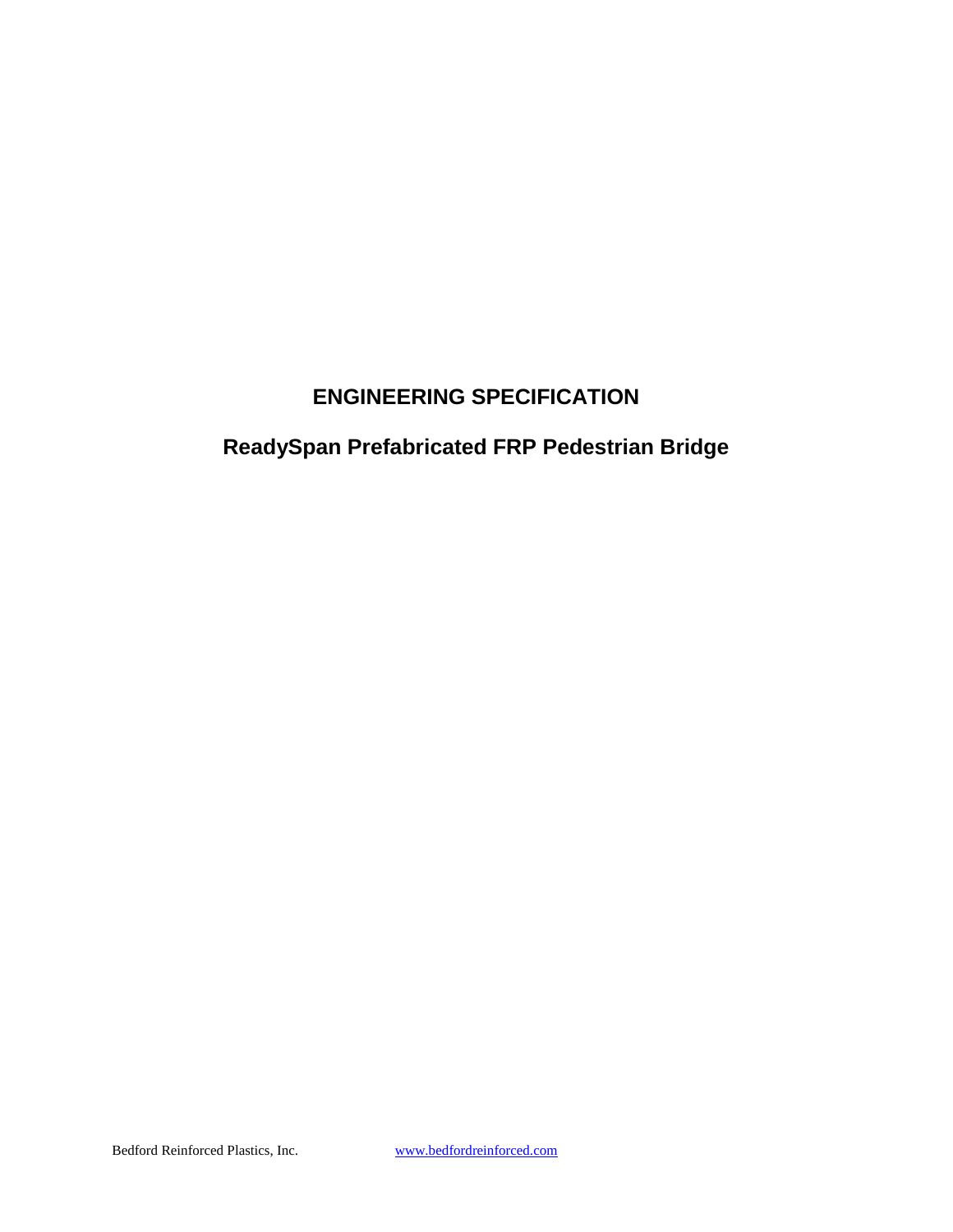### **ReadySpan FRP Prefabricated Bridge Specifications**

#### **PART 1 - GENERAL**

#### **1.1 SCOPE**

These specifications shall apply to Fiber Reinforced Polymer (FRP) composite bridges designed to carry pedestrian, bicycle, and/or equestrian traffic. The FRP structure shall be a ReadySpan bridge manufactured by Bedford Reinforced Plastics, 1 Corporate Drive, Bedford, PA 15522 or approved equal.

#### **1.2 QUALIFIED SUPPLIERS**

A. Manufacturer shall be responsible for the design, engineering, fabrication, and shipment of the FRP structural bridge components and systems. All FRP materials used in the bridge construction must be pultruded by the bridge manufacturer.

#### **1.3 SUBMITTALS**

- A. Manufacturer shall provide "*Approval Bridge Drawings*" and "*Structural Design Calculations*" in accordance with the load conditions in this specification. These deliverables shall be sealed and signed by a registered Professional Engineer. The manufacturer shall provide these submittals prior to the fabrication of the bridge for the customer review and approval. Reference Section 2.2 Engineering for the load ratings for this bridge.
- B. Manufacturer shall provide "Assembly and Installation Instructions" of the bridge components including, but not limited to, location, lengths, type and sizes of fasteners, clip angles, member sizes, and connection details. These instructions shall provide the customer with a step-by-step process for assembling and installing the complete bridge.

#### **1.4 QUALITY ASSURANCE**

- A. All items to be provided under this Specification shall be furnished only by manufacturers having a minimum of ten (10) years of experience in the design and manufacture of similar products and systems. Additionally, if requested, a record of at least five (5) previous, separate, similar successful installations in the last five (5) years shall be provided.
- B. Manufacturer shall offer a twenty-five (25) year limited warranty on all FRP products against defects in materials and workmanship. The manufacturer shall provide a copy of the warranty to the customer.

#### **1.5 PRODUCT DELIVERY**

- A. Manufactured bridge parts shall be delivered by truck on pallets and packages to a location nearest the site accessible by roads. Bridges can be delivered unassembled, partially assembled, or fully-assembled as specified by the Owner.
- B. The Owner shall be responsible for the unloading of the materials from the delivery truck; and the transportation of the parts to the bridge site or staging area. The manufacturer shall notify the Owner 24 hours in advance of the expected delivery.
- C. The Owner shall procure all information about the site and soil conditions including soil tests. The engineering design and construction of the bridge abutments, piers, and/or footings shall be the responsibility of the Owner. The bridge manufacturer Submittals shall provide the support reaction loads, anchor bolt locations, and critical dimensions and data pertaining to the installation of the bridge on the foundations.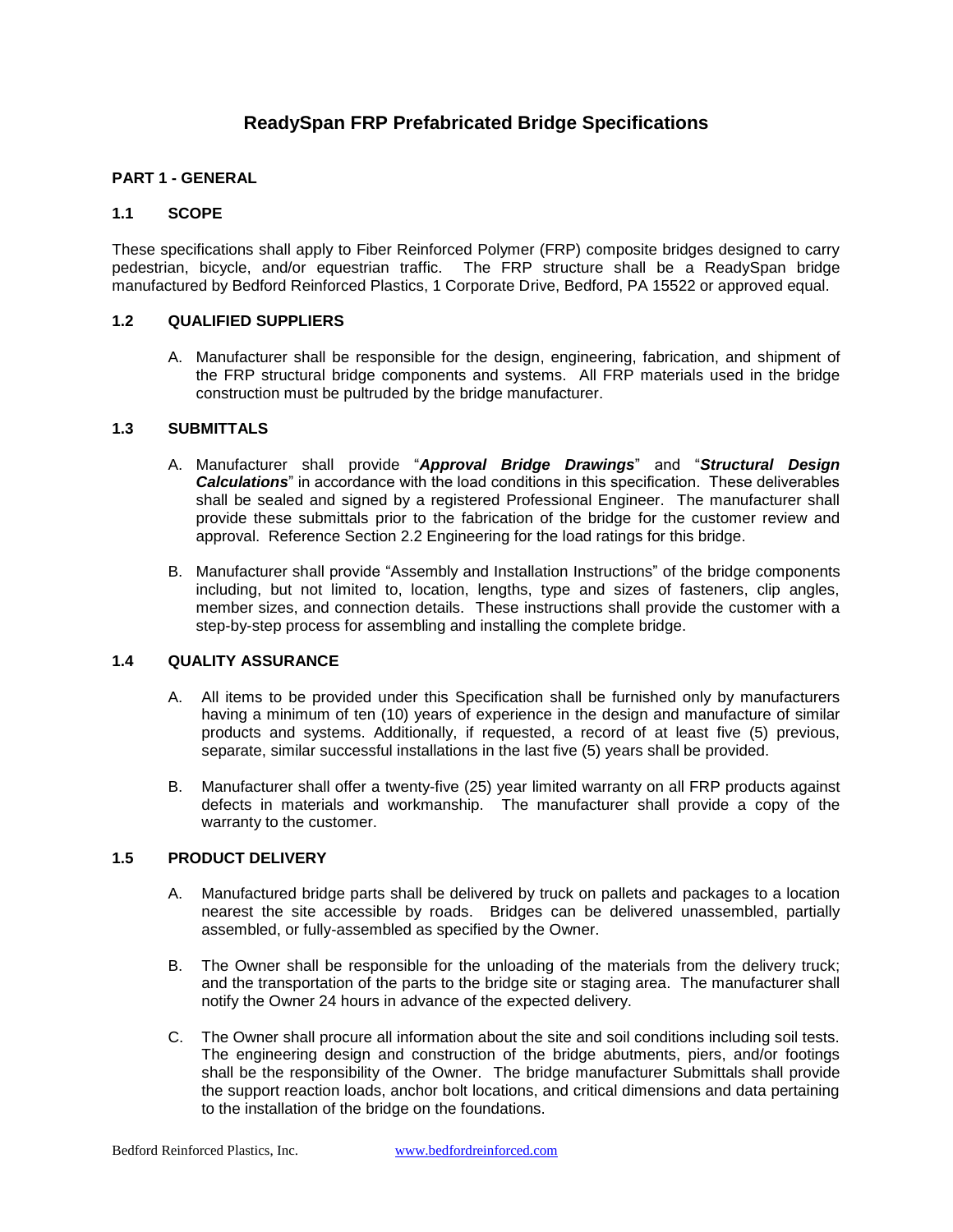#### **PART 2 – GENERAL FEATURES OF DESIGN**

#### **2.1 DESIGN**

- A. **Span**: Bridge shall be XX feet long and shall be measured from each end of the bridge structure. The end design shall be straight-end or sloped-end (select end type).
- B. **Width**: Bridge width shall be XX feet and shall be measured from the inside flanges of the Top Caps located on the top of the hand-railing top chord channels.
- C. **Bridge System Type**: Bridge shall be designed with Fiber Reinforced Polymer (FRP) composite profiles and structural shapes as required. All structural members shall be fabricated from pultruded FRP composite profiles.
- D. **Camber**: Bridge shall be designed to be pre-cambered to eliminate the initial dead load deflection. The pre-camber amount shall be determine by the structural analysis.
- E. **Hand-Railing Height**: Bridge shall be designed with a truss hand-railing structure to a minimum height of 54 inches in accordance with the OSHA standard 1910.29 load rating.
- F. **Hardware/Fasteners:** Bridge shall be supplied with either A307 hot-dipped galvanized steel or 316 stainless steel hardware. This hardware shall include bolts, nuts, spring washers, and flat washers and screws as required. (Select material type).
- G. **Color**: Bridge shall be supplied with an Olive Green or Brown color (Select color).
- H. **Decking:** Manufacturer can supply the following types of decking (Select one):
	- a. 3x12, pressure-treated Southern Yellow Pine decking with board spacing no more than 0.50" and no less than 0.25" in accordance with ADA requirements.
	- b. 1-1/2" thick FRP molded ISO polyester grating with anti-skid grit coated decking.
	- c. 5/4" thick x 8" wide (nominal) WearDeck fiberglass reinforced decking
	- d. 24" wide FiberFit HD (heavy-duty) FRP pultruded decking with anti-skid grit coating.
- I. **Safety Mid-Rails**: Bridge shall include 4" c-channel continuous safety mid-rails installed horizontally along the length of the bridge to the inside of the trussed hand-railings. The midrails shall be spaced at a maximum separation distance of 4 inches in accordance with ADA requirements.
- J. **Top Caps**: Bridge shall include c-channel Top Caps installed permanently to the top of the hand-railing trusses along the total length of the bridge. Top Caps shall be painted to provide additional protection from UV radiation.
- K. **Mounting Devices**: Manufacturer shall provide 316 stainless steel mounting angle clips used to anchor the bridge ends to the foundation anchor bolts. Foundation anchor bolts shall be the responsibility of the customer/contractor.

#### **2.2 ENGINEERING**

The structural design of the bridge shall be done under the direct supervision of a Licensed Professional Civil Engineer and done in accordance with recognized engineering practices and principles. The manufacturer shall use design standards established by *ASCE 7-10, Minimum Design Loads for Buildings and Other Structurers.* The manufacturer shall utilize a RISA 3-D analysis program (or approved equal) in order to provide the design and engineering structural calculations based on the bridge size and load specified load conditions.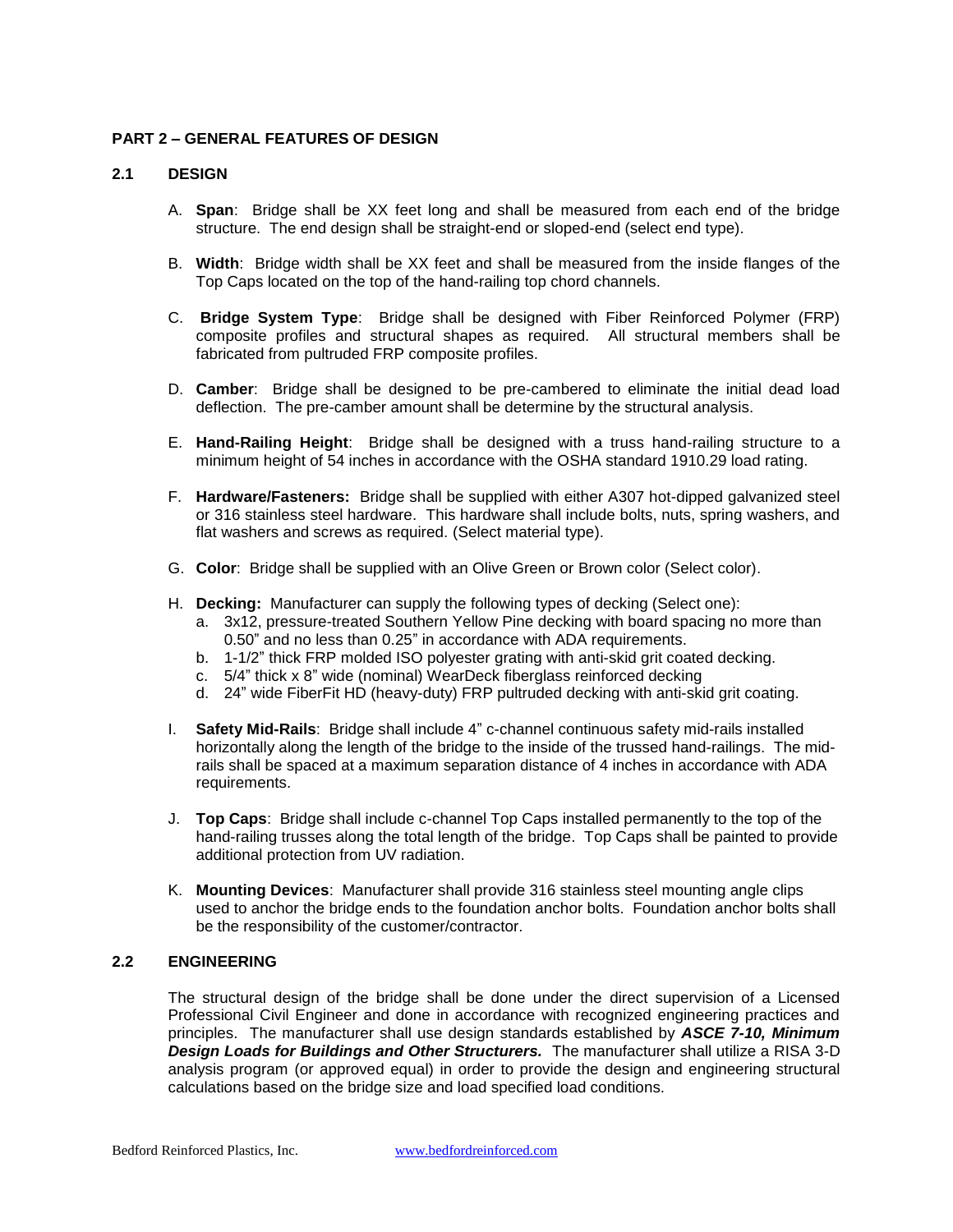- A. **Uniform Live Load**: The manufacturer shall use 85 PSF for pedestrian bridges with lengths of 10' long to 90' long. This live load applies to bridges in the range of 3'-0" wide to 6'-0" wide. For bridges in the range of 7'-0" wide to 10'-0" wide, the live loads can vary from 60 PSF to 85 PSF based on the size of the bridge.
- B. **Vehicle Live Load**: The VLL applies only to bridges with a width from 7'-0" to 10'-0". The manufacturer shall provide the structural analysis to support a vehicle live load equal to the H-5 requirement of 10,000 lbs. The analysis shall support 8 kips on the rear axle and 2 kips on the front axle.
- C. **Snow Load**: The manufacturer shall provide structural analysis to support the PSF snow load based on the geographic location of the bridge installation.
- D. **Wind Load**: The manufacturer shall provide structural analysis to support the PSF wind load based on the geographic location of the bridge installation.
- E. **Seismic Load**: The manufacturer shall provide structural analysis dependent on the regional seismic load conditions per the ASCE 7-10 standard referenced above.

#### **2.3 SERVICEABILITY CRITERIA**

- A. **Deflection**: Manufacturer shall design the bridge to a maximum of L/240 for deflection.
- B. **Vertical Fundamental Frequency**: Manufacturer shall design the bridge for a vertical fundamental frequency to be greater than or equal to 5.0 Hz.
- C. **Horizontal Fundamental Frequency**: Manufacturer shall design the bridge for a horizontal fundamental frequency to be greater than or equal to 3.0 Hz.

#### **2.4 MANUFACTURER**

Structural bridge parts shall be PROForms**®** as manufactured by

**Bedford Reinforced Plastics, Inc.** One Corporate Drive Bedford, PA 15522. USA (814) 289-1234 Sales Account Manager Email: [ted.harris@bedfordreinforced.com](mailto:ted.harris@bedfordreinforced.com) Website[: https://bedfordreinforced.com](https://bedfordreinforced.com/)

#### **2.5 MATERIALS**

- A. Manufacturer shall pultrude structural shapes with a glass content minimum of 45%, maximum of 55% by weight. The structural shapes shall be composed of fiberglass reinforcement and resin in qualities, quantities, properties, arrangements and dimensions as necessary to meet the structural design analysis requirements.
- B. Fiberglass reinforcement shall be a combination of continuous roving, continuous strand mat, and surfacing veil in sufficient quantities as needed by the application and/or physical properties required.
- C. Resins shall be ISO, non-fire retardant isophthalic PolyEster (PE) used to produce NSF Standard 61 certified shapes with chemical formulation necessary to provide the corrosion resistance, strength and other physical properties as required.
- D. All finished surfaces of FRP items and fabrications shall be smooth, resin-rich, free of voids and without dry spots, cracks, crazes or unreinforced areas. All glass fibers shall be well covered with resin to protect against their exposure due to wear or weathering.